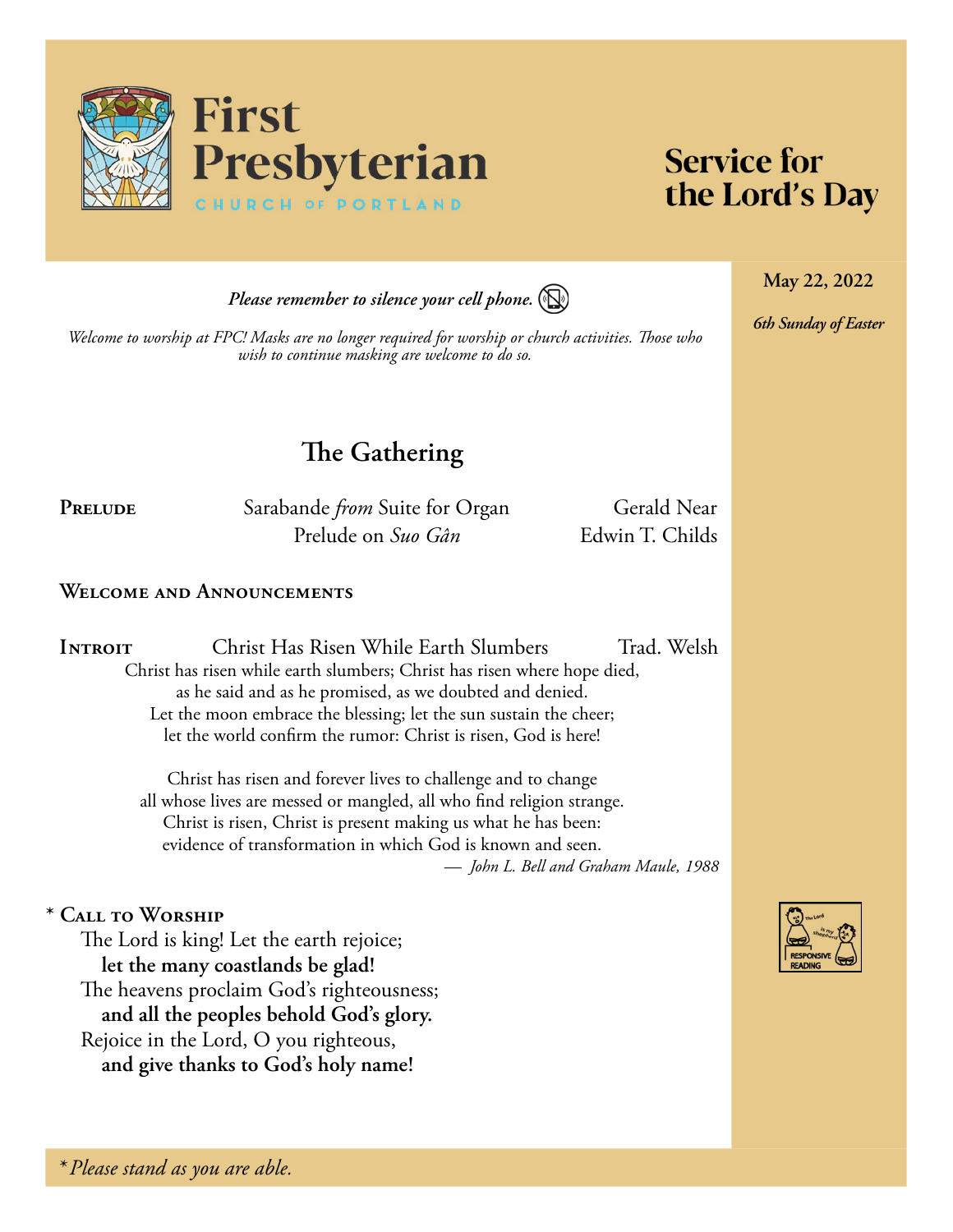| pray |
|------|
|      |

**\* Prayer of the Day** 

**Living God, long ago, faithful people proclaimed the good news of Jesus' resurrection, and the world was changed forever. Teach us to keep faith with them, that our witness may be as bold, our love as deep, and our faith as true. Amen.**

\* **HYMN #645** Sing Praise to God Who Reigns Above MIT FREUDEN ZART

- **\* Invitation to Confession**
- **\* Prayer of Confession**

**Merciful God, we look around and see neighbors in need. We confess that like the crowd, we have trampled over them to fulfill our own wants first. Give us eyes to see those who need to be lifted up and hearts to follow in your way.** 

*Our prayers continue in silence.*

**\* Lord, Have Mercy** land of rest

**Lord, have mercy; Christ, have mercy; Lord, have mercy upon us. Lord, have mercy; Christ, have mercy; Lord, have mercy upon us.**

Text: Trad. liturgical text Tune: LAND OF REST, 8.7.8.7; American folk melody; arr. Richard Proulx, 1984

## **\* Assurance of Pardon**

Hear the good news! The Lord is compassionate and gracious, slow to anger, abounding in love. Believe the good news of the gospel: In Jesus Christ we are forgiven. **Thanks be to God!**

# \* Response of Praise **letters** and the literature literature is  $\mu$ **Hail the Lord of earth and heaven! Alleluia! Praise to you by both be given, Alleluia! Every knee to you shall bow, Alleluia! Risen Christ, triumphant now. Alleluia!**

Text: Charles Wesley, 1739, alt. Tune: LLANFAIR, 7.7.7.7 with alleluias; Robert Williams, 1817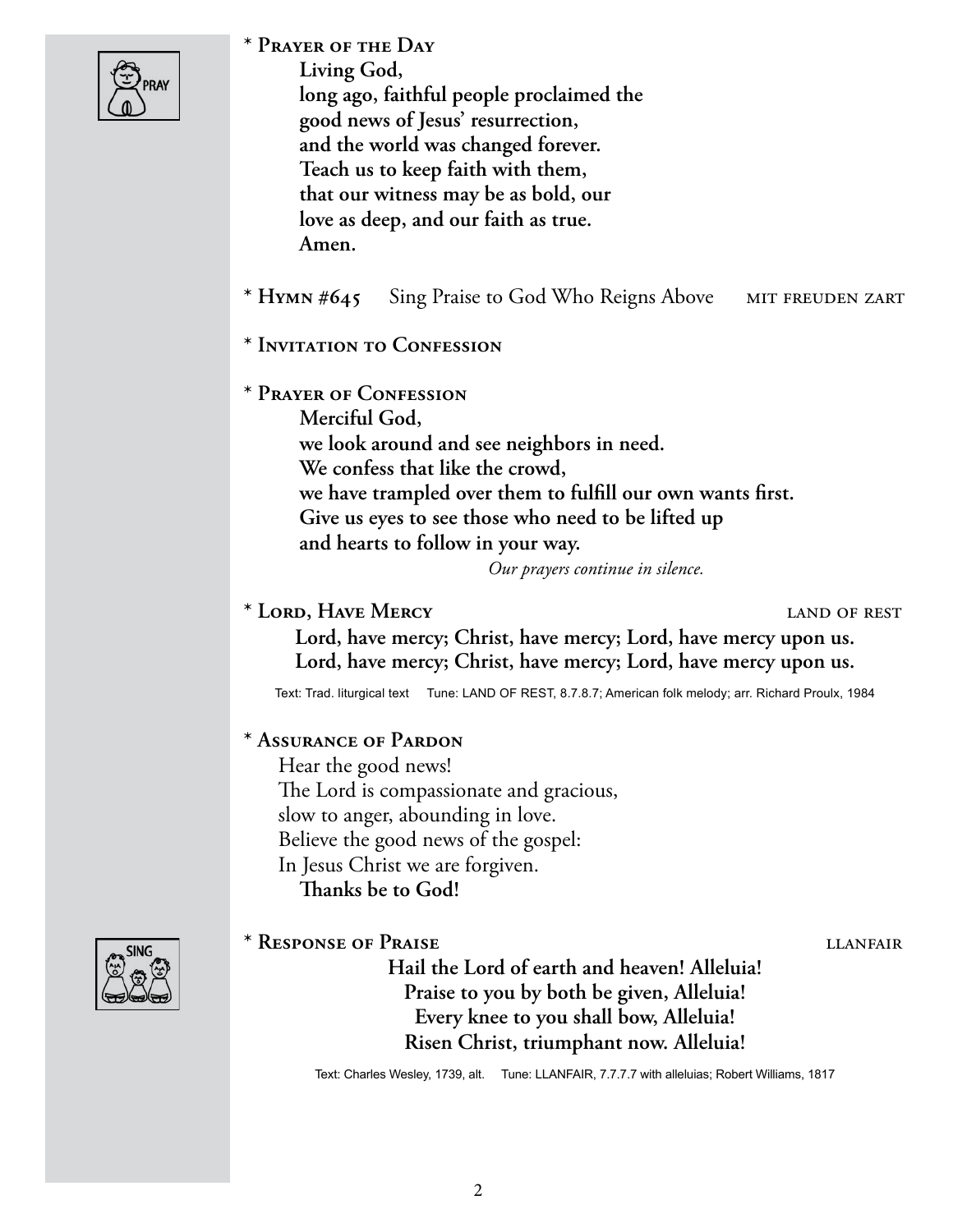# **\* Sharing the Peace**

Since God has forgiven us in Christ, we are also to forgive one another. The peace of our Lord Jesus Christ be with you all. **And also with you!**

*Please take a moment to be thankful for God's peace.*

# **Youth Mission Team Commissioning**

 *This year, our team will be serving with SLAM (Students Learning About Missions) in the Yakama Nation July 3-8.*

**Moment for Mission - Pentecost Paella on the Plaza**

# **The Word**

**Children's Moment** 

**Prayer for Illumination**

| <b>FIRST SCRIPTURE READING</b><br>The Word of the Lord.<br>Thanks be to God.           | Psalm 67                         | Pew Bible, pg. 529 (OT) |
|----------------------------------------------------------------------------------------|----------------------------------|-------------------------|
| ANTHEM                                                                                 | Alleluia                         | <b>Rick Sowash</b>      |
| <b>SECOND SCRIPTURE READING</b><br>The Gospel of the Lord.<br>Praise to you, O Christ. | John $5:1-9$                     | Pew Bible, pg. 96 (NT)  |
| <b>SERMON</b>                                                                          | "Stirred Up"                     | Rev. Brenna Dykman      |
| * HYMN #796                                                                            | We Come to You for Healing, Lord | LAND OF REST            |

**BIBLE**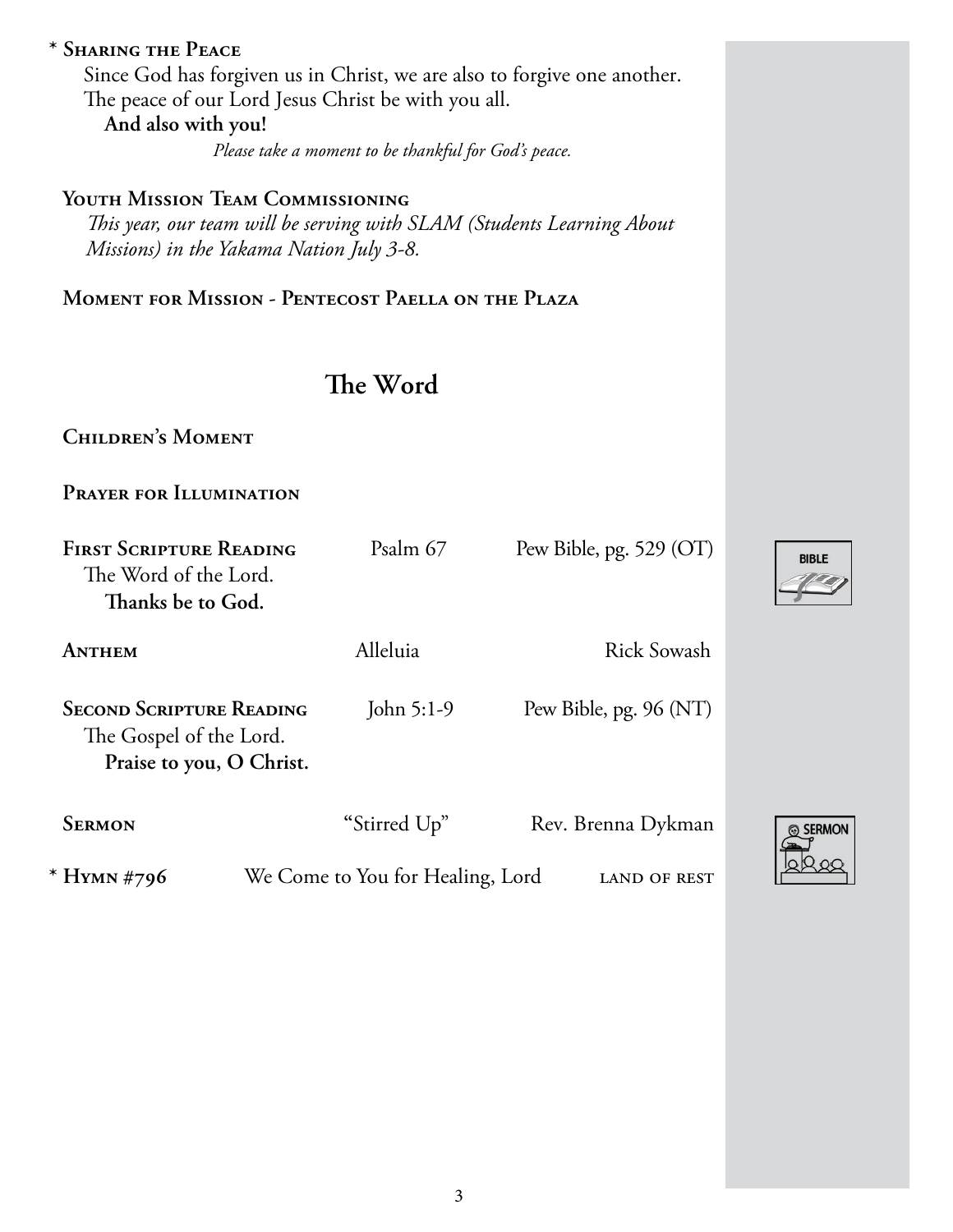**\* Affirmation of Faith** *from* A Brief Statement of Faith

**We trust in Jesus Christ, fully human, fully God. Jesus proclaimed the reign of God: preaching good news to the poor and release to the captives, teaching by word and deed and blessing the children, healing the sick and binding up the brokenhearted, eating with outcasts, forgiving sinners, and calling all to repent and believe the gospel.** 



And then your touch brought life and health, gave speech and strength and sight; and youth renewed, with health restored, claimed you, the Lord of light. And so, O Lord, be near to bless, almighty now as then, in every street, in every home, in every troubled friend.

O be our mighty healer still, O Lord of life and death; restore and strengthen, soothe and bless with your almighty breath. On hands that work and eyes that see, your healing wisdom pour, that whole and sick and weak and strong may praise you evermore. *— Edward H. Plumptre, 1866, alt.*

*Thank you for your faithful support of the church and Christ's ongoing ministry. You may give through the church website at this link:* [firstpresportland.ccbchurch.com/goto/giving](http://firstpresportland.ccbchurch.com/goto/giving) *or mail your check to the church office: 1200 SW Alder St., Portland, OR 97205. Those attending worship are invited to leave gifts in the offering plates as they leave the sanctuary.*

#### **\* Doxology** lasst uns erfreuen

**Praise God, from whom all blessings flow. Praise God, all creatures high and low. Alleluia, alleluia! Praise God, in Jesus fully known: Creator, Word, and Spirit one. Alleluia, alleluia! Alleluia, alleluia, alleluia!**

Text: Brian Wren, 1989 Tune: LASST UNS ERFREUEN, LM with alleluias; *Geistliche Kirchengesänge*, 1623

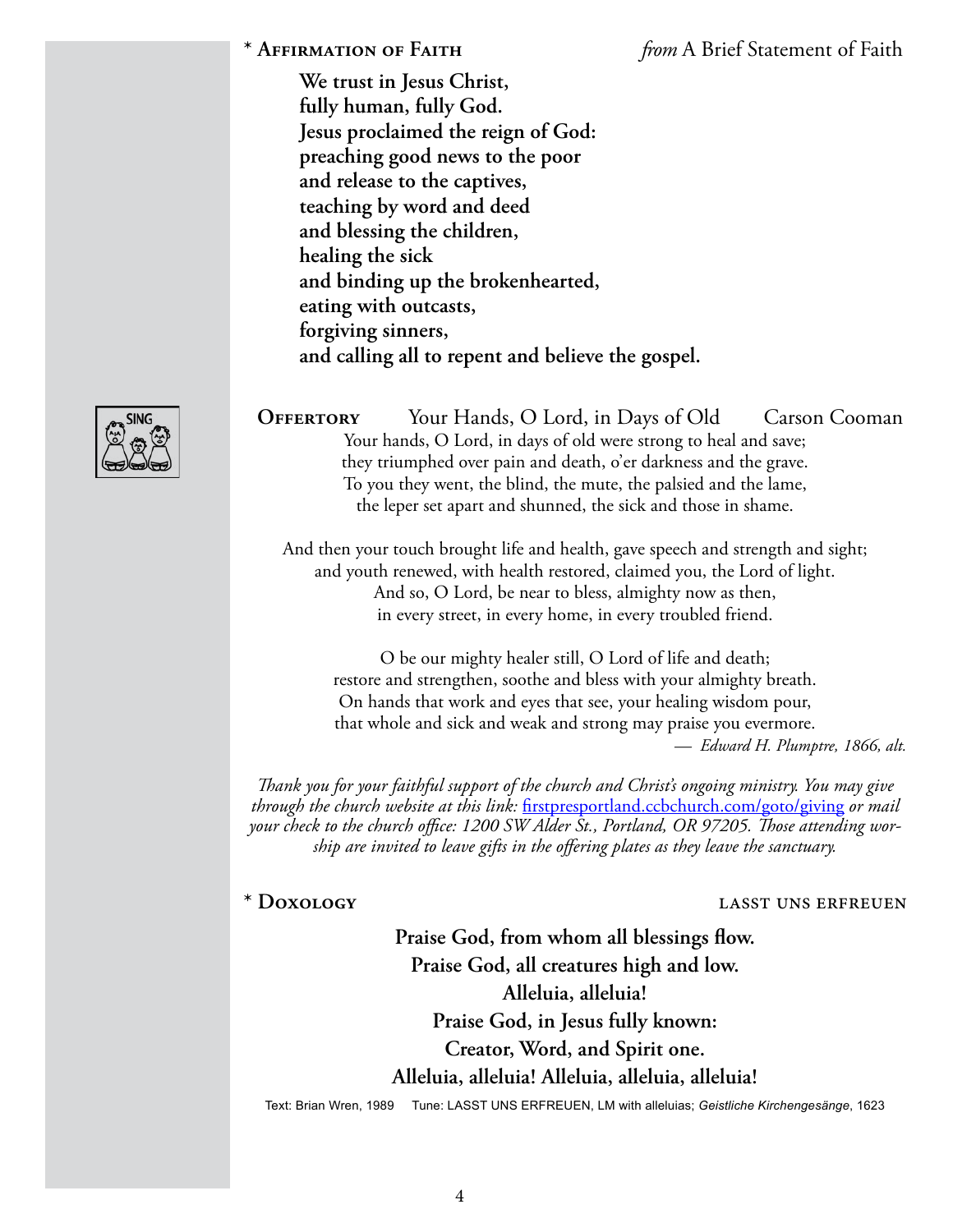# **\* Prayer of Dedication**

## **Prayers of Thanksgiving and Intercession**

**The Lord's Prayer Our Father who art in heaven, hallowed be thy name. Thy kingdom come, thy will be done, on earth as it is in heaven. Give us this day our daily bread; and forgive us our debts, as we forgive our debtors; and lead us not into temptation, but deliver us from evil. For thine is the kingdom and the power and the glory, forever. Amen.**

# **The Sending**

| * HYMN #246     | Christ Is Alive!                                | <b>TRURO</b> |
|-----------------|-------------------------------------------------|--------------|
| * BENEDICTION   |                                                 |              |
| <b>POSTLUDE</b> | This Joyful Eastertide                          | Alan Bullard |
|                 | Music reprinted under OneLicense.net #A-706706. |              |

| WORSHIP<br><b>LEADERS</b>          | Rev. Dr. Spencer Parks, Associate Pastor<br>Rev. Brenna Dykman, Interim Associate Pastor<br>Rev. Carmen Goetschius, Parish Associate<br>Greg Homza, Director of Music Ministries<br>Melissa Dailey, Lay Reader                                                                                                                                                                                                               |
|------------------------------------|------------------------------------------------------------------------------------------------------------------------------------------------------------------------------------------------------------------------------------------------------------------------------------------------------------------------------------------------------------------------------------------------------------------------------|
| <b>PRAYERS OF</b><br>THE PEOPLE    | We join in holding in prayer:<br>Kathy Callas, Liz Dean, Ed & Janice Gehrig, Herb Grose, Bob Hastings,<br>Fran Hermanson, Myra Rounsavell, Tom Showalter, Pete Taylor, and others facing<br>illness and loss.<br>If you would like your name added to the prayer section of the weekly bulletin, or confidential prayers,<br>please contact the church office at office@firstpresportland.org or by phone at (503) 228-7331. |
| <b>SANCTUARY</b><br><b>FLOWERS</b> | This morning's sanctuary flowers are given in honor of our 63rd Wedding<br>Anniversary, by John and Joyce Evans.                                                                                                                                                                                                                                                                                                             |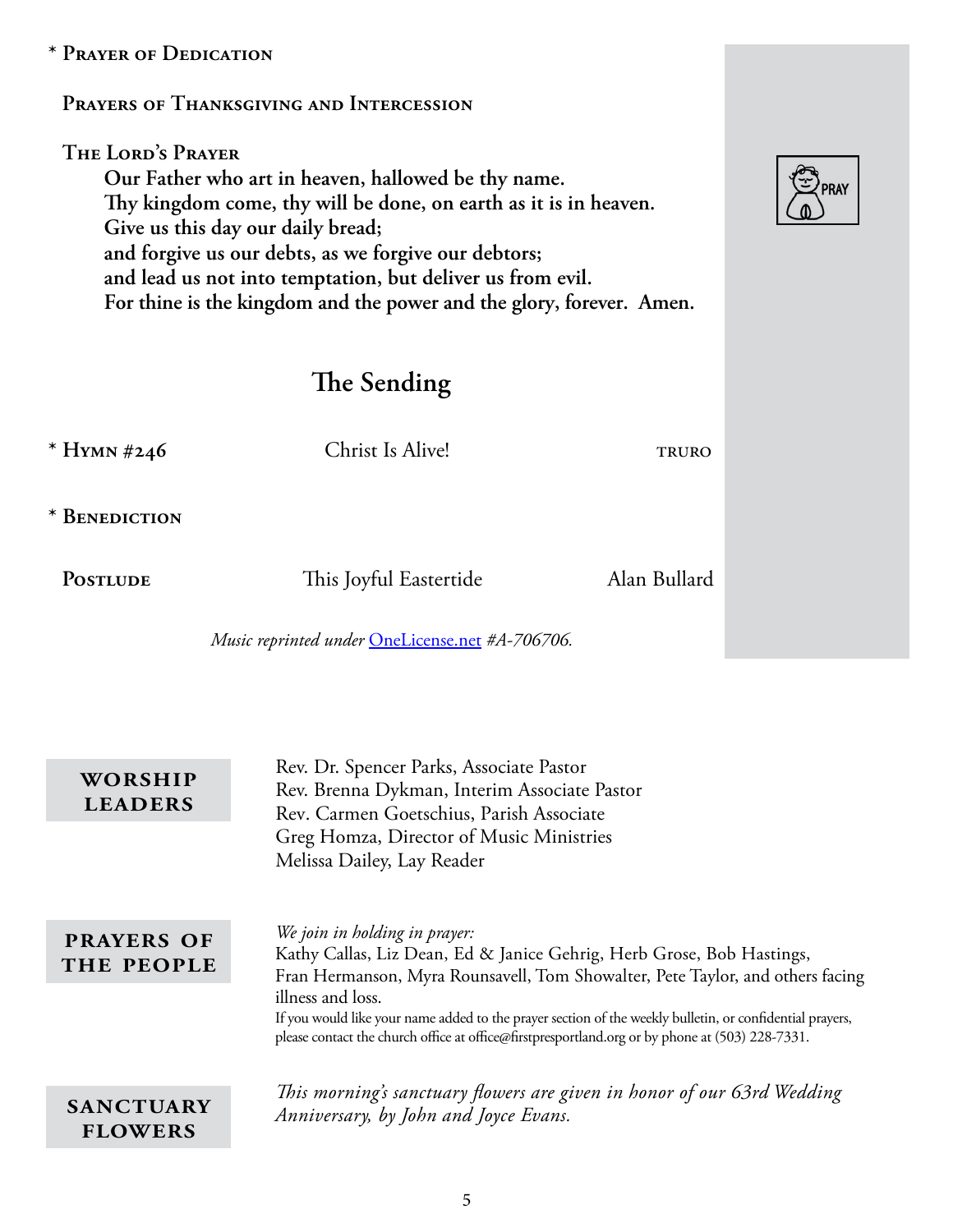# **An n o u n c e m e n t s**

#### **"Art in the Christian Church" Series**

*From Genesis to Catacombs, Cathedrals and Beyond* Know and understand the art and architecture that continues to shape our worship spaces. Presented by Greg J. Lewis. Today, 12-1:00 pm, downstairs in the library with Session IV – The Liturgical Year, International Worship Spaces. The last session of this series will be on June 12.

#### **Summer Blood Drive - June 7**

Our Spring Blood Drive was such a success, we'll be holding another blood drive on Tuesday, June 7 from 11:00 am to 5:30 pm. You can sign up by going to the American Red Cross website and looking for our blood drive.

#### **Registration is Open for Walk the Wildwood**

You are invited! Saturday, August 13 is "Walk the Wildwood," an event supporting Good Shepherd Primary School and Kamwenge Secondary and Vocational School in rural Kamwenge, Uganda. Read more and register online at <https://pim-africa.org/walk-oregon>and please invite friends to register and walk, too. You may choose either the 3.5 mile walk or the 7.5 mile walk.

#### **Menucha Labor Day Retreat, September 2-4**

Enjoy Menucha's spectacular scenery, marvelous meals, and an excellent community-building program. Whether you want an active weekend including swimming and hiking or would rather take things easy, you'll love this time to connect with our church community, draw closer to God and marvel at creation in the Columbia River Gorge. There's a Saturday-only option as well!

#### **Neighborhood Carpool Drivers Needed**

Are you able to share a ride from your neighborhood to FPC on Sunday? Some members are driving less and need a lift to church, others want to find ways to reduce energy use. If you are interested in carpooling from your neighborhood, please contact the Deacon's transportation coordinator, Bill Resley at [kayak500@gmail.com](mailto:kayak500@gmail.com) or (713) 256-6658.

#### **Menucha Volunteer Work Parties**

Menucha has a full schedule of Volunteer Work Parties. If you'd like to mark your calendars for future work parties, they are all on Saturdays, 9:00-12:00: June 25, Sept 24, Oct 15, and Nov 5. Menucha is also hoping to start hosting mid-week volunteer shifts - let Cloie know if you might be interested in those - [cloie@menucha.org.](mailto:cloie@menucha.org)

#### **Pentecost Paella on the Plaza - June 5**

On Sunday, June 5, plan to remain after worship for Pentecost Paella on the Plaza! Paella is a delicious dish that originated in the Valencia region of Spain. We'll be enjoying Menucha's seafood and meatless versions in a special, festive celebration of being person-to-person post-pandemic (or so we hope)! Please RSVP here: <https://bit.ly/PentecostPaella>

#### **Tuesday Women's Book Club**

The Women's Book Club will meet on Tuesday, June 7 at 11:00 am on Zoom. Our book selection has changed to "A Single Thread" by Tracey Chevalier. Cindy Finch will lead the discussion. This historical novel takes place post-WWI in England and is about a guild of women who embroider kneelers at the historic Winchester Cathedral. For questions, contact Marilyn Weber at [mlwschatzi@](mailto:mlwschatzi@gmail.com) [gmail.com.](mailto:mlwschatzi@gmail.com) To join on Zoom, contact Jan Mittelstaedt at [janrmitt@gmail.com.](mailto:janrmitt@gmail.com)

#### **2023 Uganda Mission Trip**

Have you been considering joining the 2023 mission trip to Kamwenge Secondary and Vocational School in Kamwenge, Uganda? Maybe you've heard from prior mission team members about their experience and you wonder about making the trip yourself? If so, please join Pastor Spencer and Pastor Brenna for an informational evening where you can ask your questions and hear from previous mission team members. We will be hosting a potluck dinner on Wednesday June 8, 2022 at 6:00 pm in Calvin Library. Please RSVP to Kathryn Hill [\(hillka@](mailto:hillka@teleport.com) [teleport.com\)](mailto:hillka@teleport.com) by Monday, June 6.

#### **Soft Goods Fundraiser Continues**

We had such a good turnout for our Soft Goods offerings *(\*see details below)* that we are extending our collection. Items are being resold/recycled through a local thrift store and our youth will receive monetary compensation for each pound collected. Funds go to support youth mission trips! Bags of items can be left under the Soft Goods sign in Geneva Hall at any time. For more information, contact [bdykman@gmail.com.](mailto:bdykman@gmail.com)

*\*All clothing including (men's, women's, children's), clothing accessories (hats, mittens, scarves, ties, nylons, socks, underwear), personal accessories (purses, wallets, fanny packs, bags), bed and bath (towels, sheets, blankets, pillows, curtains, tablecloths), shoes (all types) and other cloth materials. Please make sure items are washed before donating.*

#### **Session Update**

The Session approved a new strategic plan for FPC at its April meeting. Copies are now available in the church office.